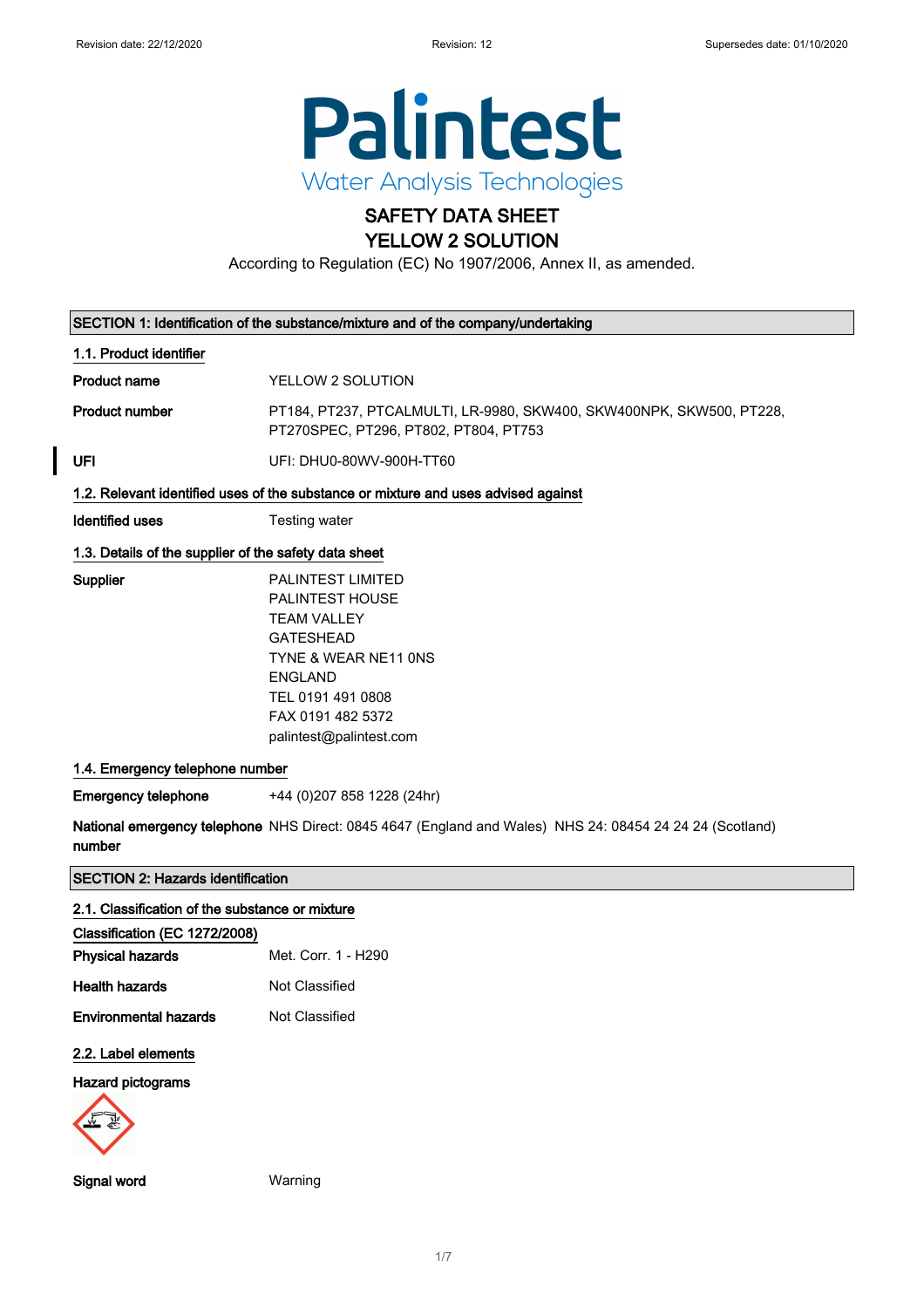| <b>Hazard statements</b>        | EUH208 Contains POTASSIUM HEXACHLOROPLATINATE. May produce an allergic<br>reaction.<br>H <sub>290</sub> May be corrosive to metals.                                      |
|---------------------------------|--------------------------------------------------------------------------------------------------------------------------------------------------------------------------|
| <b>Precautionary statements</b> | P234 Keep only in original packaging.<br>P390 Absorb spillage to prevent material damage.<br>P406 Store in a corrosion-resistant container with a resistant inner liner. |

## 2.3. Other hazards

This product does not contain any substances classified as PBT or vPvB.

| <b>SECTION 3: Composition/information on ingredients</b>                                                  |                                                                                    |                                                                                                                                                                                             |
|-----------------------------------------------------------------------------------------------------------|------------------------------------------------------------------------------------|---------------------------------------------------------------------------------------------------------------------------------------------------------------------------------------------|
| 3.2. Mixtures                                                                                             |                                                                                    |                                                                                                                                                                                             |
| <b>HYDROCHLORIC ACID 37%</b>                                                                              |                                                                                    | 3.1%                                                                                                                                                                                        |
| CAS number: 7647-01-0                                                                                     | EC number: 231-595-7                                                               | REACH registration number: 01-<br>2119484862-27-XXXX                                                                                                                                        |
| Classification<br>Met. Corr. 1 - H290<br>Skin Corr. 1B - H314<br>Eye Dam. 1 - H318<br>STOT SE 3 - H335    |                                                                                    |                                                                                                                                                                                             |
| POTASSIUM HEXACHLOROPLATINATE                                                                             |                                                                                    | < 0.5%                                                                                                                                                                                      |
| CAS number: 16921-30-5                                                                                    | EC number: 240-979-3                                                               | REACH registration number: N/A                                                                                                                                                              |
| Classification<br>Acute Tox. 3 - H301<br>Eye Dam. 1 - H318<br>Resp. Sens. 1 - H334<br>Skin Sens. 1 - H317 |                                                                                    |                                                                                                                                                                                             |
|                                                                                                           | The Full Text for all R-Phrases and Hazard Statements are Displayed in Section 16. |                                                                                                                                                                                             |
| <b>Composition comments</b>                                                                               | When handled correctly, undamaged units represent no danger.                       |                                                                                                                                                                                             |
| <b>SECTION 4: First aid measures</b>                                                                      |                                                                                    |                                                                                                                                                                                             |
| 4.1. Description of first aid measures                                                                    |                                                                                    |                                                                                                                                                                                             |
| <b>General information</b>                                                                                | When handled correctly, undamaged units represent no danger.                       |                                                                                                                                                                                             |
| Inhalation                                                                                                | breathing.                                                                         | Move affected person to fresh air and keep warm and at rest in a position comfortable for                                                                                                   |
| Ingestion                                                                                                 | to the medical personnel.                                                          | Rinse mouth thoroughly with water. Give plenty of water to drink. Keep affected person under<br>observation. Get medical attention if any discomfort continues. Show this Safety Data Sheet |
| Skin contact                                                                                              |                                                                                    | Wash skin thoroughly with soap and water. Get medical attention if any discomfort continues.                                                                                                |
| Eye contact                                                                                               | attention if any discomfort continues.                                             | Rinse immediately with plenty of water. Continue to rinse for at least 15 minutes. Get medical                                                                                              |
|                                                                                                           | 4.2. Most important symptoms and effects, both acute and delayed                   |                                                                                                                                                                                             |

Inhalation May cause respiratory irritation.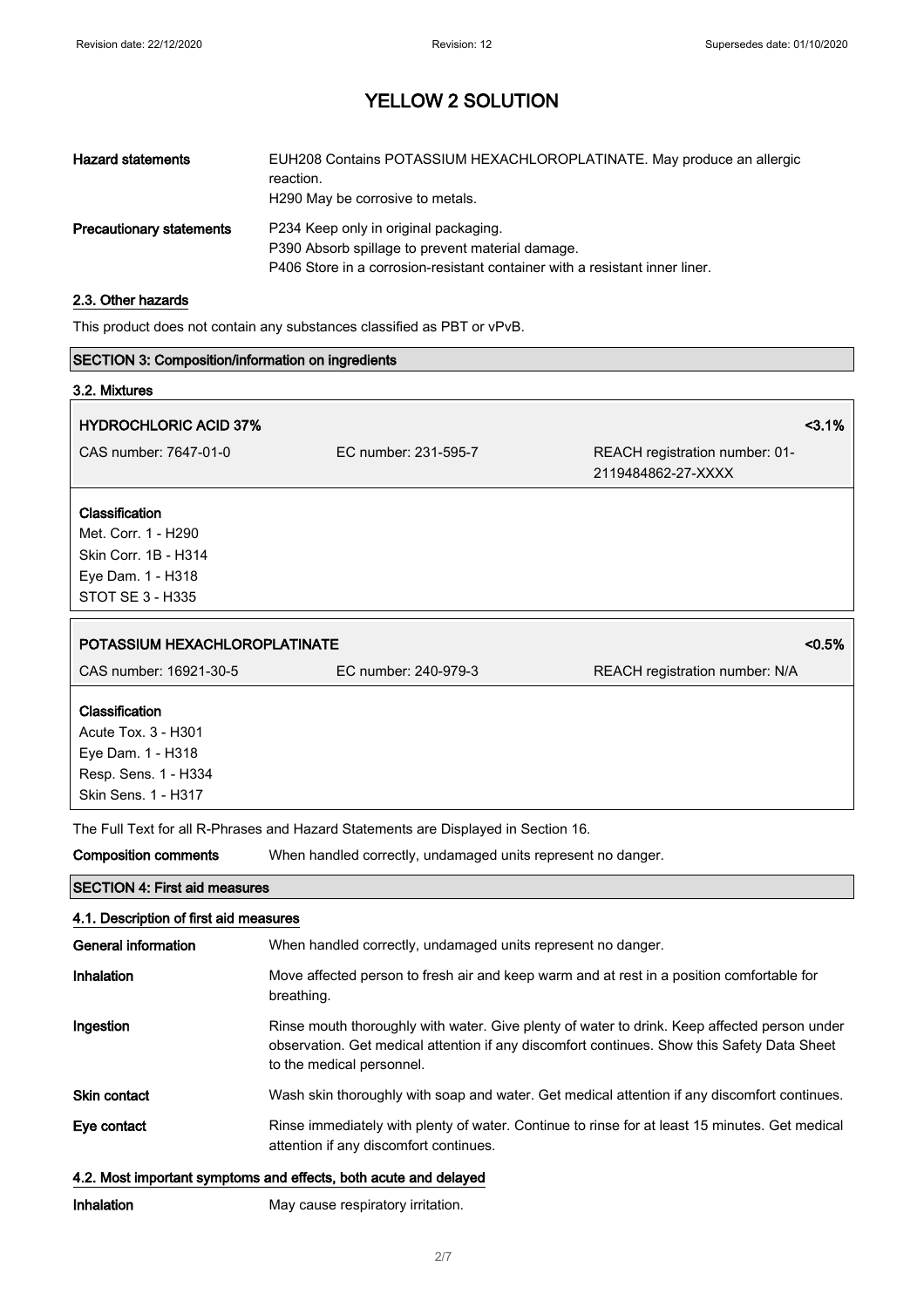| Ingestion                                                  | May cause irritation.                                                                                                                                           |
|------------------------------------------------------------|-----------------------------------------------------------------------------------------------------------------------------------------------------------------|
| <b>Skin contact</b>                                        | Prolonged contact may cause burns.                                                                                                                              |
| Eye contact                                                | May cause severe eye irritation.                                                                                                                                |
|                                                            | 4.3. Indication of any immediate medical attention and special treatment needed                                                                                 |
| Notes for the doctor                                       | No specific recommendations.                                                                                                                                    |
| <b>SECTION 5: Firefighting measures</b>                    |                                                                                                                                                                 |
| 5.1. Extinguishing media                                   |                                                                                                                                                                 |
| Suitable extinguishing media                               | Use fire-extinguishing media suitable for the surrounding fire.                                                                                                 |
| 5.2. Special hazards arising from the substance or mixture |                                                                                                                                                                 |
| <b>Hazardous combustion</b><br>products                    | No known hazardous decomposition products.                                                                                                                      |
| 5.3. Advice for firefighters                               |                                                                                                                                                                 |
| Protective actions during<br>firefighting                  | No specific firefighting precautions known.                                                                                                                     |
| <b>SECTION 6: Accidental release measures</b>              |                                                                                                                                                                 |
|                                                            | 6.1. Personal precautions, protective equipment and emergency procedures                                                                                        |
| <b>Personal precautions</b>                                | Wear protective clothing as described in Section 8 of this safety data sheet.                                                                                   |
| 6.2. Environmental precautions                             |                                                                                                                                                                 |
| <b>Environmental precautions</b>                           | Not considered to be a significant hazard due to the small quantities used. However, large or<br>frequent spills may have hazardous effects on the environment. |
| 6.3. Methods and material for containment and cleaning up  |                                                                                                                                                                 |
| Methods for cleaning up                                    | No specific clean-up procedure recommended.                                                                                                                     |
| 6.4. Reference to other sections                           |                                                                                                                                                                 |
| Reference to other sections                                | Wear protective clothing as described in Section 8 of this safety data sheet.                                                                                   |
| <b>SECTION 7: Handling and storage</b>                     |                                                                                                                                                                 |
| 7.1. Precautions for safe handling                         |                                                                                                                                                                 |
| <b>Usage precautions</b>                                   | Good personal hygiene procedures should be implemented. When handled correctly,<br>undamaged units represent no danger.                                         |
|                                                            | 7.2. Conditions for safe storage, including any incompatibilities                                                                                               |
| <b>Storage precautions</b>                                 | Store in tightly-closed, original container in a dry and cool place. Keep separate from food,<br>feedstuffs, fertilisers and other sensitive material.          |
| 7.3. Specific end use(s)                                   |                                                                                                                                                                 |
| Specific end use(s)                                        | The identified uses for this product are detailed in Section 1.2.                                                                                               |
| <b>SECTION 8: Exposure controls/Personal protection</b>    |                                                                                                                                                                 |
| 8.1. Control parameters                                    |                                                                                                                                                                 |
| Occupational exposure limits                               |                                                                                                                                                                 |
| <b>HYDROCHLORIC ACID 37%</b>                               |                                                                                                                                                                 |

Long-term exposure limit (8-hour TWA): WEL 1 ppm 2 mg/m<sup>3</sup> gas and aerosol mists Short-term exposure limit (15-minute): WEL 5 ppm 8 mg/m<sup>3</sup> gas and aerosol mists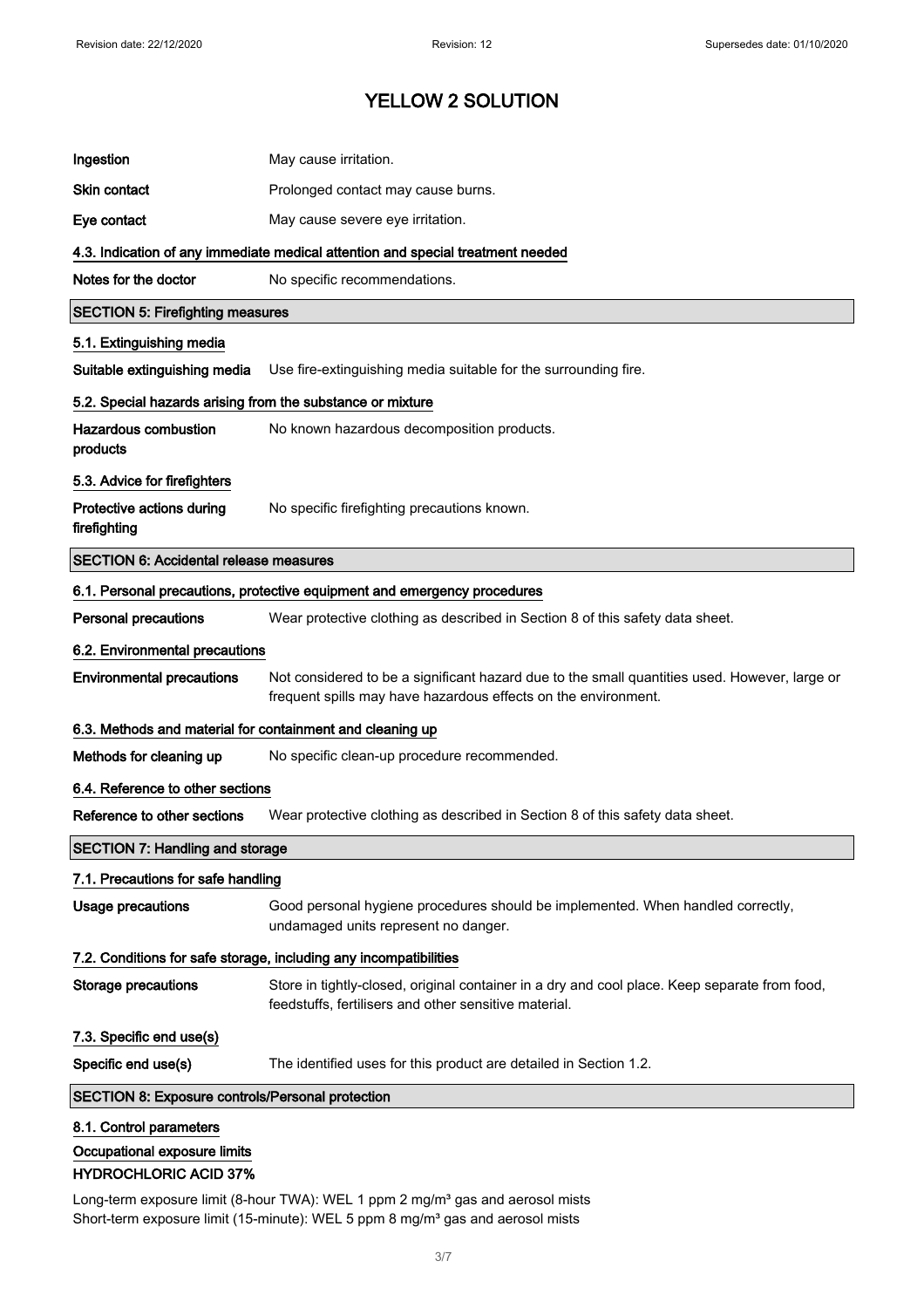WEL = Workplace Exposure Limit.

#### 8.2. Exposure controls

# Protective equipment Eye/face protection Eyewear complying with an approved standard should be worn if a risk assessment indicates eye contact is possible. The following protection should be worn: Chemical splash goggles. Hand protection No specific hand protection recommended. Chemical-resistant, impervious gloves complying with an approved standard should be worn if a risk assessment indicates skin contact is possible. It is recommended that gloves are made of the following material: Nitrile rubber. Hygiene measures No specific hygiene procedures recommended but good personal hygiene practices should always be observed when working with chemical products.

## Respiratory protection No specific recommendations. Respiratory protection may be required if excessive airborne contamination occurs.

#### SECTION 9: Physical and chemical properties

| 9.1. Information on basic physical and chemical properties |                                                                                                                     |
|------------------------------------------------------------|---------------------------------------------------------------------------------------------------------------------|
| Appearance                                                 | Clear liquid.                                                                                                       |
| Colour                                                     | Yellow.                                                                                                             |
| 9.2. Other information                                     |                                                                                                                     |
| Other information                                          | Not known.                                                                                                          |
| <b>SECTION 10: Stability and reactivity</b>                |                                                                                                                     |
| 10.1. Reactivity                                           |                                                                                                                     |
| Reactivity                                                 | There are no known reactivity hazards associated with this product.                                                 |
| 10.2. Chemical stability                                   |                                                                                                                     |
| <b>Stability</b>                                           | Stable under the prescribed storage conditions.                                                                     |
| 10.3. Possibility of hazardous reactions                   |                                                                                                                     |
| Possibility of hazardous<br>reactions                      | Not known.                                                                                                          |
| 10.4. Conditions to avoid                                  |                                                                                                                     |
| <b>Conditions to avoid</b>                                 | There are no known conditions that are likely to result in a hazardous situation.                                   |
| 10.5. Incompatible materials                               |                                                                                                                     |
| Materials to avoid                                         | No specific material or group of materials is likely to react with the product to produce a<br>hazardous situation. |
| 10.6. Hazardous decomposition products                     |                                                                                                                     |
| Hazardous decomposition<br>products                        | No known hazardous decomposition products.                                                                          |
| <b>SECTION 11: Toxicological information</b>               |                                                                                                                     |
| 11.1. Information on toxicological effects                 |                                                                                                                     |

Toxicological effects May be harmful if swallowed.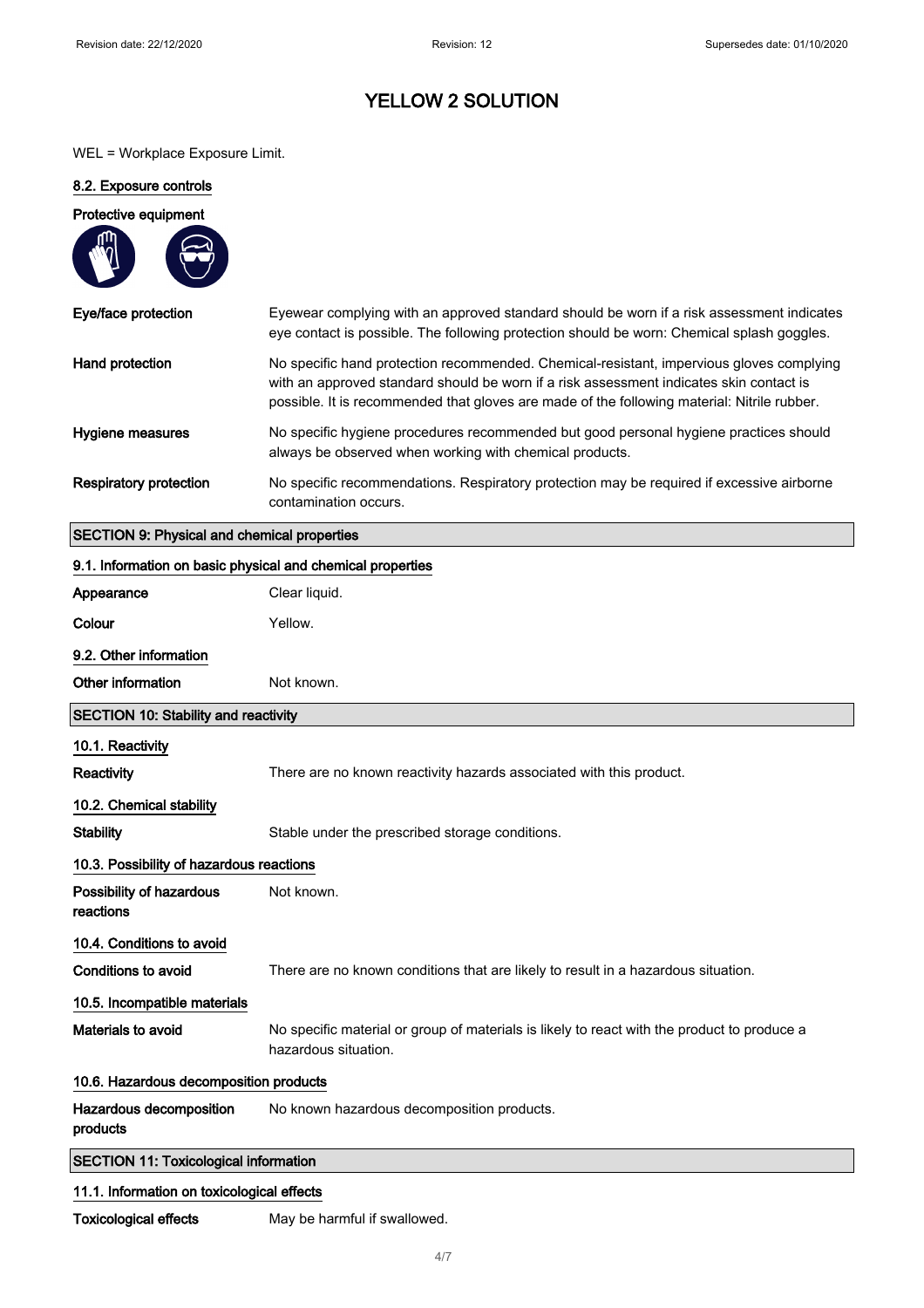| Other health effects                      | May cause an allergic skin reaction. May cause skin irritation. May cause serious eye<br>damage. May cause allergy or asthma symptoms or breathing difficulties if inhaled. May<br>cause respiratory irritation. |
|-------------------------------------------|------------------------------------------------------------------------------------------------------------------------------------------------------------------------------------------------------------------|
| Acute toxicity - oral                     |                                                                                                                                                                                                                  |
| Summary                                   | May be harmful if swallowed.                                                                                                                                                                                     |
| ATE oral (mg/kg)                          | 108,333.33                                                                                                                                                                                                       |
| Acute toxicity - dermal                   |                                                                                                                                                                                                                  |
| Summary                                   | May cause an allergic skin reaction. May cause skin irritation.                                                                                                                                                  |
| Acute toxicity - inhalation               |                                                                                                                                                                                                                  |
| Summary                                   | May cause allergy or asthma symptoms or breathing difficulties if inhaled. May cause<br>respiratory irritation.                                                                                                  |
| Skin corrosion/irritation                 |                                                                                                                                                                                                                  |
| Summary                                   | May cause skin irritation.                                                                                                                                                                                       |
| Serious eye damage/irritation<br>Summary  | May cause serious eye damage.                                                                                                                                                                                    |
| <b>Respiratory sensitisation</b>          |                                                                                                                                                                                                                  |
| Summary                                   | May cause allergy or asthma symptoms or breathing difficulties if inhaled.                                                                                                                                       |
| Skin sensitisation<br>Summary             | May cause an allergic skin reaction.                                                                                                                                                                             |
|                                           |                                                                                                                                                                                                                  |
| Inhalation                                | May cause allergy or asthma symptoms or breathing difficulties if inhaled. May cause<br>respiratory irritation.                                                                                                  |
| Ingestion                                 | May be harmful if swallowed.                                                                                                                                                                                     |
| <b>Skin contact</b>                       | May cause skin irritation. May cause an allergic skin reaction.                                                                                                                                                  |
| Eye contact                               | May cause serious eye damage.                                                                                                                                                                                    |
| <b>SECTION 12: Ecological information</b> |                                                                                                                                                                                                                  |
| Ecotoxicity                               | Not considered to be a significant hazard due to the small quantities used. However, large or<br>frequent spills may have hazardous effects on the environment.                                                  |
| 12.1. Toxicity                            |                                                                                                                                                                                                                  |
| <b>Toxicity</b>                           | No information available.                                                                                                                                                                                        |
| 12.2. Persistence and degradability       |                                                                                                                                                                                                                  |
|                                           | Persistence and degradability There are no data on the degradability of this product.                                                                                                                            |
| 12.3. Bioaccumulative potential           |                                                                                                                                                                                                                  |
| <b>Bioaccumulative potential</b>          | No data available on bioaccumulation.                                                                                                                                                                            |
| 12.4. Mobility in soil                    |                                                                                                                                                                                                                  |
| <b>Mobility</b>                           | The product is soluble in water.                                                                                                                                                                                 |
| 12.5. Results of PBT and vPvB assessment  |                                                                                                                                                                                                                  |
| Results of PBT and vPvB<br>assessment     | This substance is not classified as PBT or vPvB according to current EU criteria.                                                                                                                                |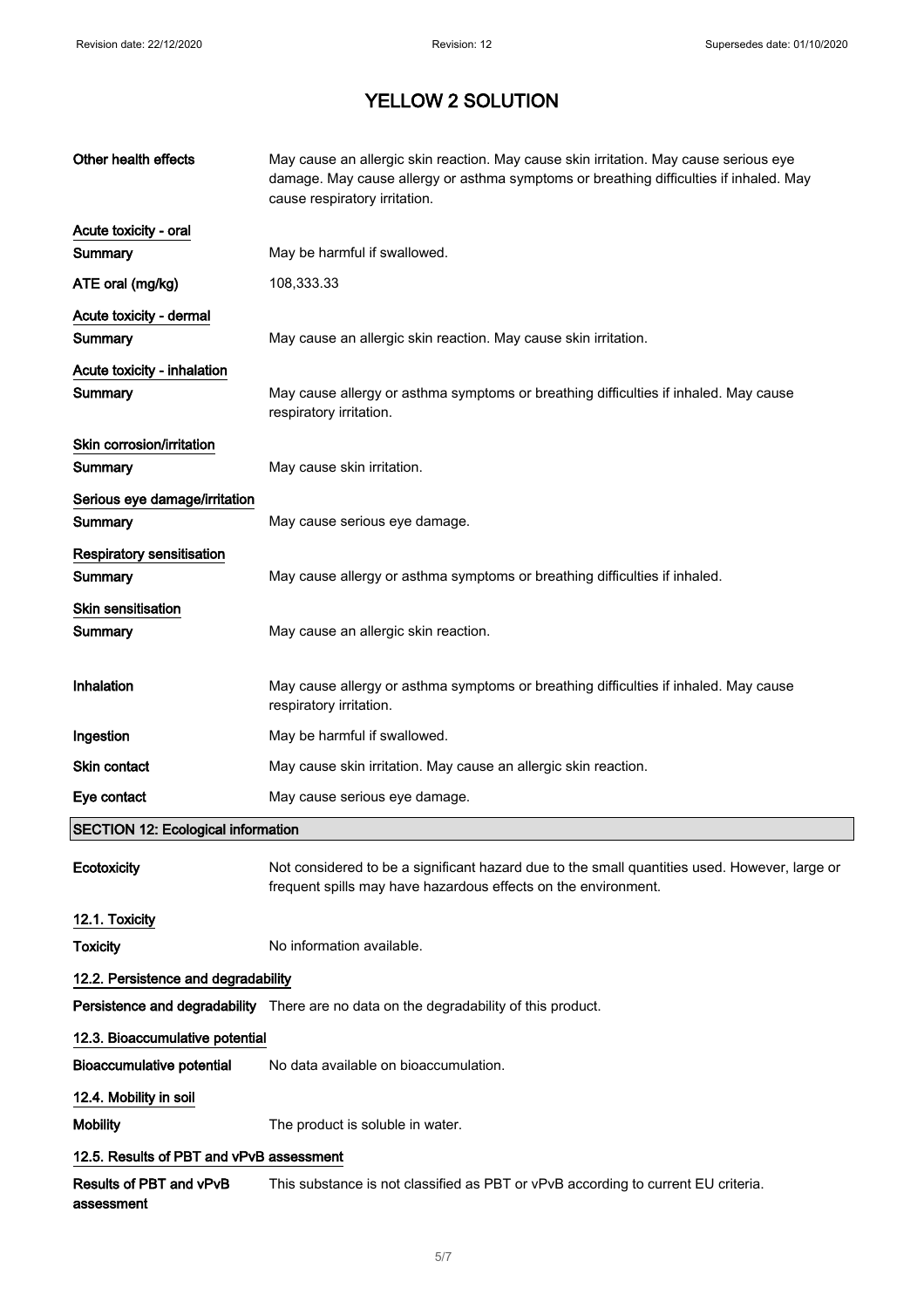| 12.6. Other adverse effects                   |                                                                                                                                                  |
|-----------------------------------------------|--------------------------------------------------------------------------------------------------------------------------------------------------|
| Other adverse effects                         | No data available.                                                                                                                               |
| <b>SECTION 13: Disposal considerations</b>    |                                                                                                                                                  |
| 13.1. Waste treatment methods                 |                                                                                                                                                  |
| Disposal methods                              | No specific disposal method required.                                                                                                            |
| <b>SECTION 14: Transport information</b>      |                                                                                                                                                  |
| General                                       | As supplied, this product is consigned under the Excepted Quantities provisions. When<br>handled correctly, undamaged units represent no danger. |
| 14.1. UN number                               |                                                                                                                                                  |
| UN No. (ADR/RID)                              | 1789                                                                                                                                             |
| UN No. (IMDG)                                 | 1789                                                                                                                                             |
| UN No. (ICAO)                                 | 1789                                                                                                                                             |
| UN No. (ADN)                                  | 1789                                                                                                                                             |
| 14.2. UN proper shipping name                 |                                                                                                                                                  |
| Proper shipping name<br>(ADR/RID)             | <b>HYDROCHLORIC ACID</b>                                                                                                                         |
| Proper shipping name (IMDG) HYDROCHLORIC ACID |                                                                                                                                                  |
| Proper shipping name (ICAO) HYDROCHLORIC ACID |                                                                                                                                                  |
| Proper shipping name (ADN)                    | <b>HYDROCHLORIC ACID</b>                                                                                                                         |
| 14.3. Transport hazard class(es)              |                                                                                                                                                  |
| <b>ADR/RID class</b>                          | 8                                                                                                                                                |
| <b>ADR/RID classification code</b>            | C1                                                                                                                                               |
| <b>ADR/RID label</b>                          | 8                                                                                                                                                |
| <b>IMDG class</b>                             | 8                                                                                                                                                |
| ICAO class/division                           | 8                                                                                                                                                |
| <b>ADN</b> class                              | 8                                                                                                                                                |
| <b>Transport labels</b>                       |                                                                                                                                                  |
|                                               |                                                                                                                                                  |
| 14.4 Packing group                            |                                                                                                                                                  |

| 14.4. Packing group         |   |
|-----------------------------|---|
| ADR/RID packing group       | Ш |
| <b>IMDG packing group</b>   | Ш |
| ICAO packing group          | Ш |
| ADN packing group           | Ш |
| 14.5. Environmental hazards |   |